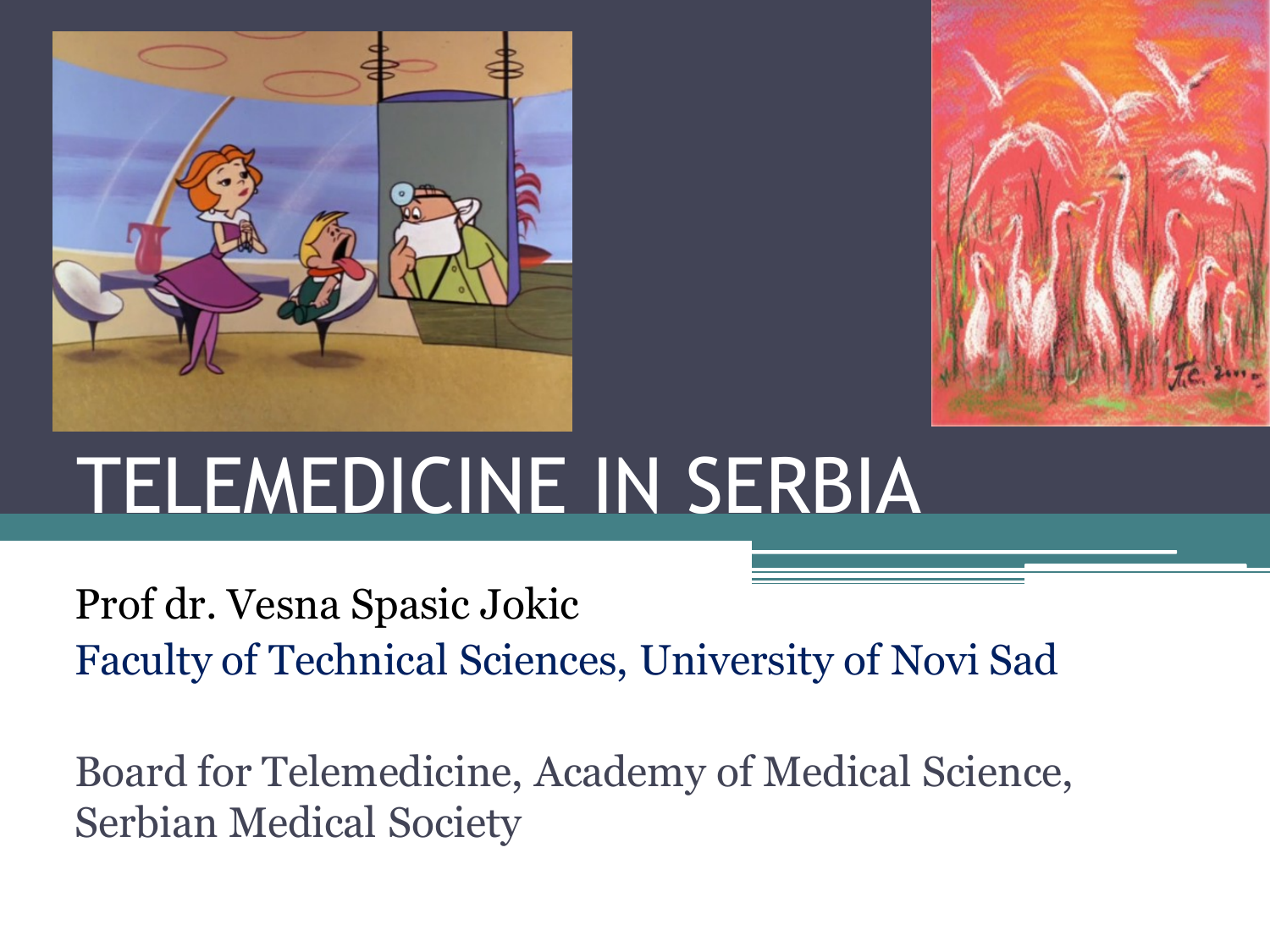### $\sim$  1990. two radiotherapy departments established a connection that could be called a telemedicine.



Military Medical Academy, Belgrade



#### Institute of Oncology Sremska Kamenica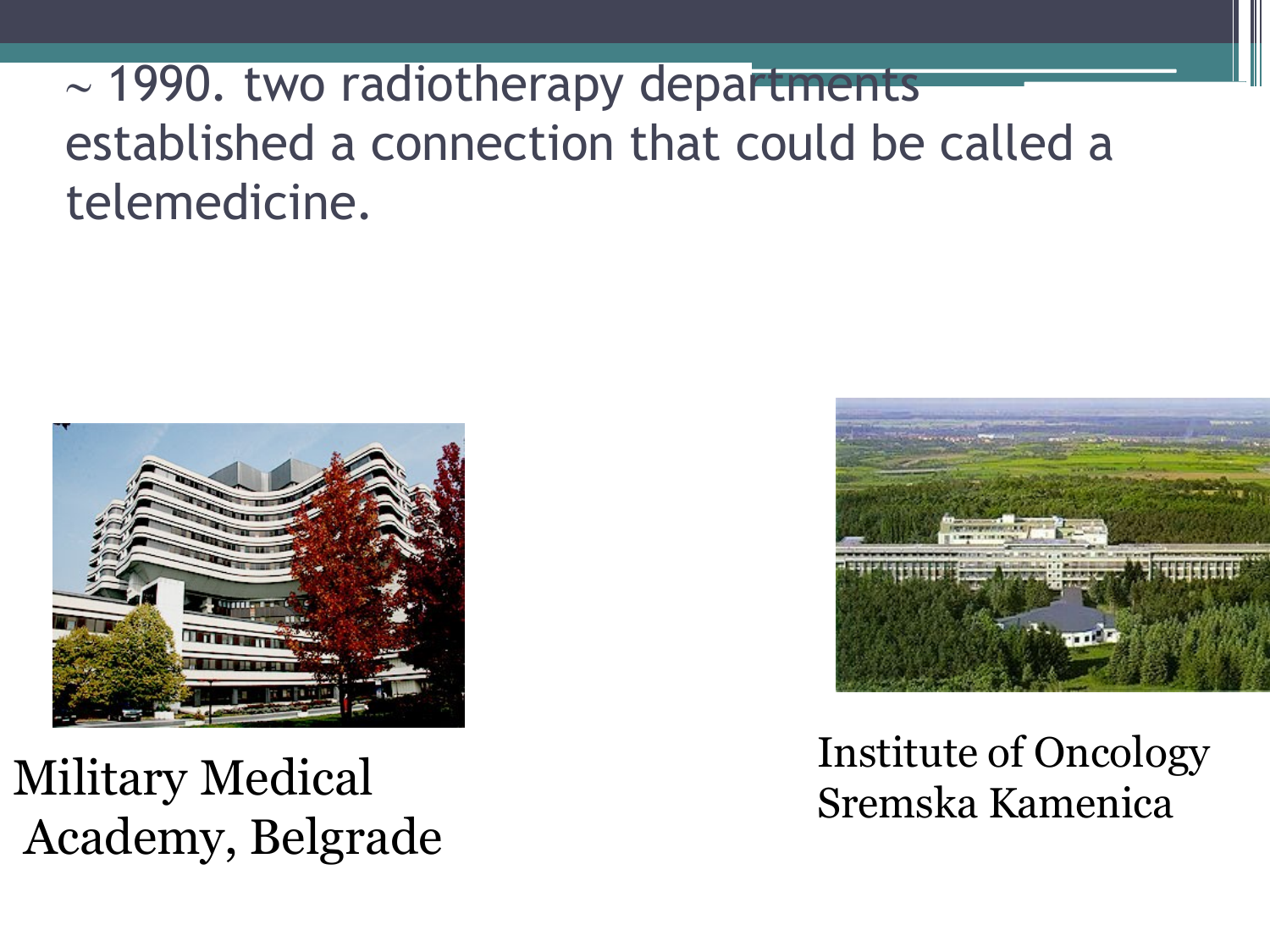1997. Military Medical Academy (and company Prosmart Ltd.) which among the first in Europe, formed the very first telemicroscope network with the users in Military hospital, Nis.



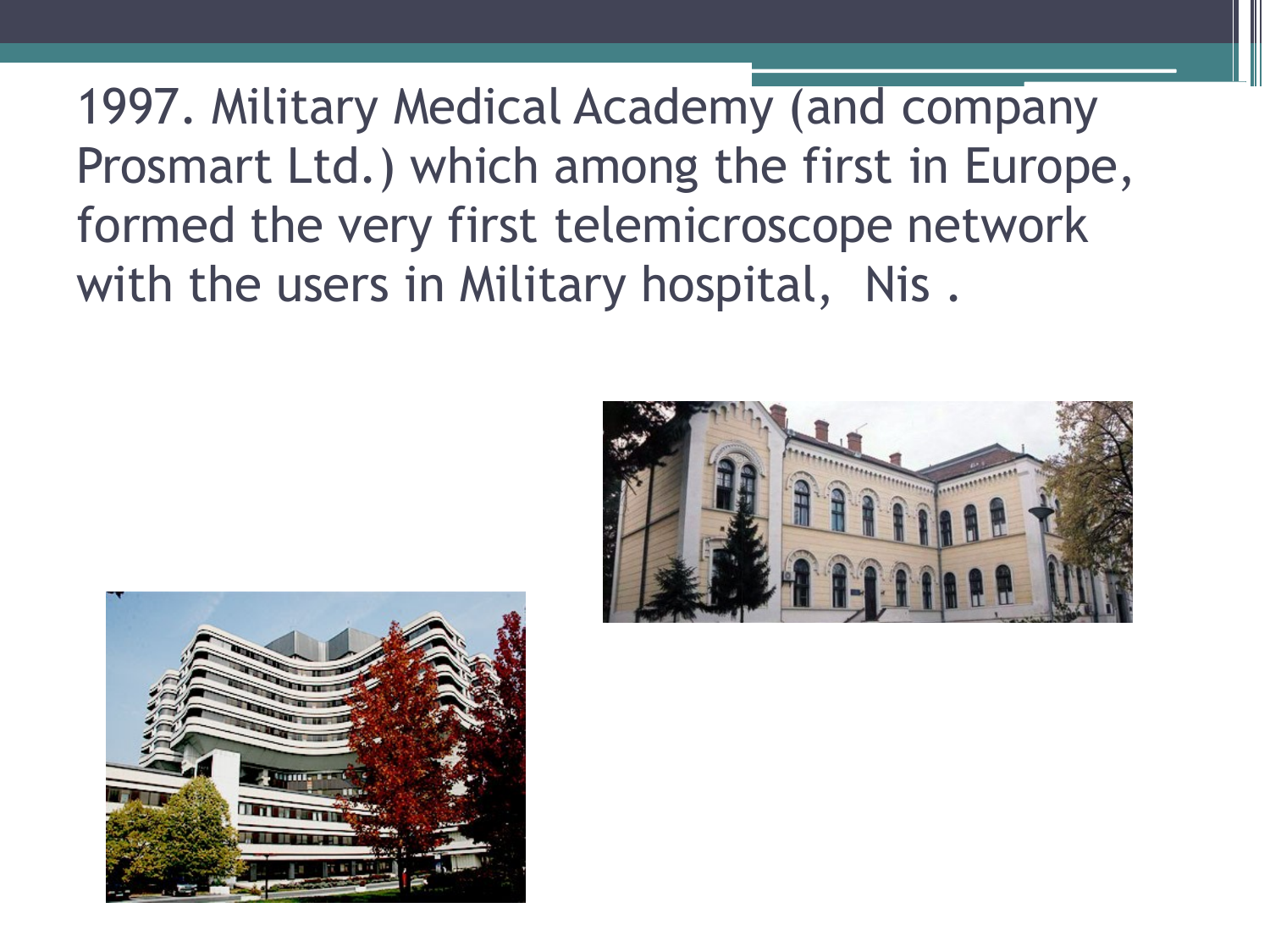- $\triangleright$  telemedicine was involved in many areas related to university education, continuous education, non-governmental professional societies, Workshops for users and publishing
- $\triangleright$ Thanks to the activities and enthusiasm of prof. Petar Spasic, Chairman of the Board for Telemedicine and artist , an amateur painter
- Academy of Medical Science –
- Serbian Medical Society formed the Board  $\checkmark$  the new medical journal was launched in March 2009 in which a significant space was given to telemedicine





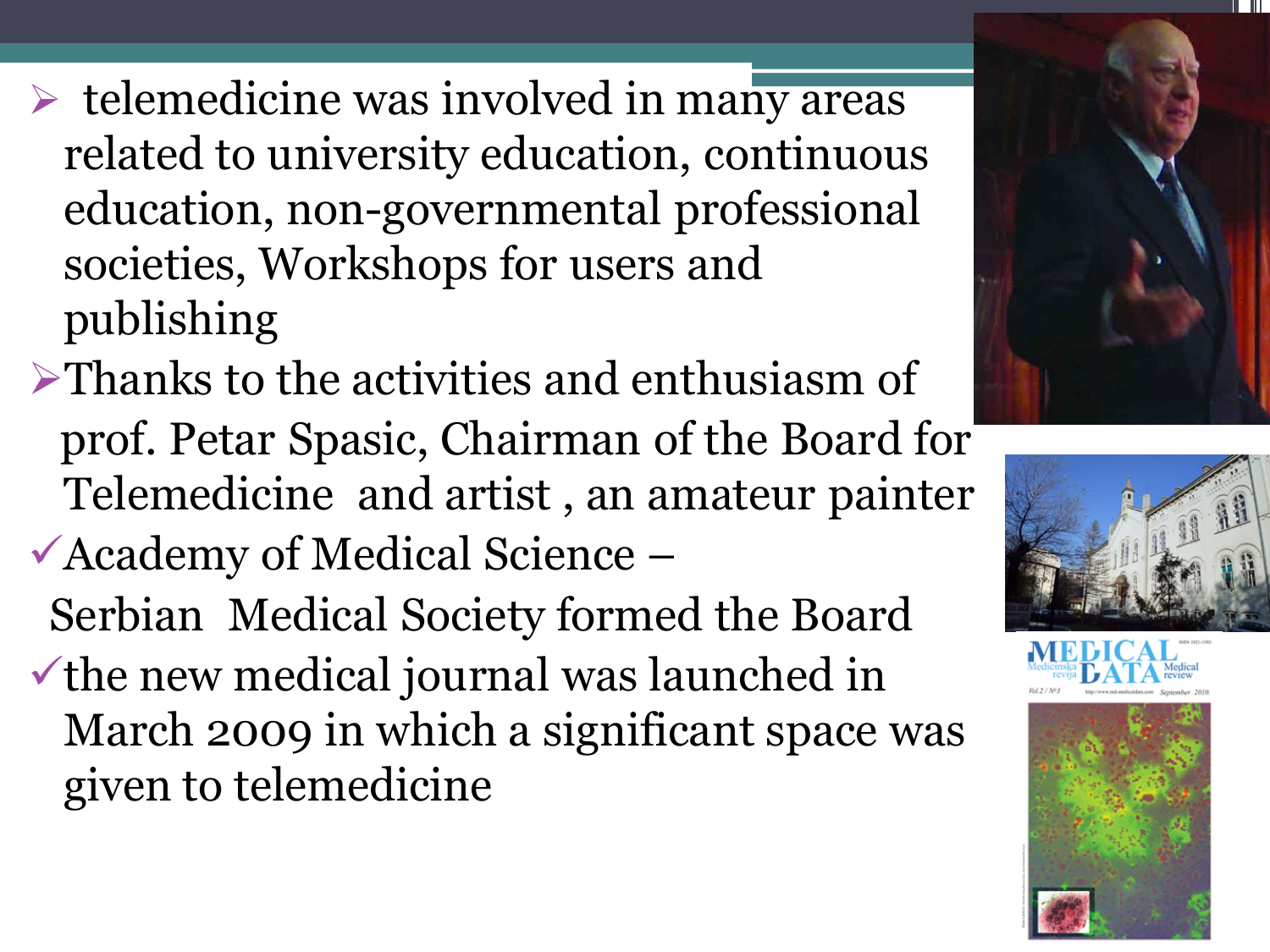Telemedicine is taught:

from 2005 as a mandatory course at joint specialist study of Military Medical Academy and Faculty of Technical Sciences (Biomedical engineering)

from 2008 as a part of mandatory course in VII semester at Faculty of Technical Sciences, University of Novi Sad



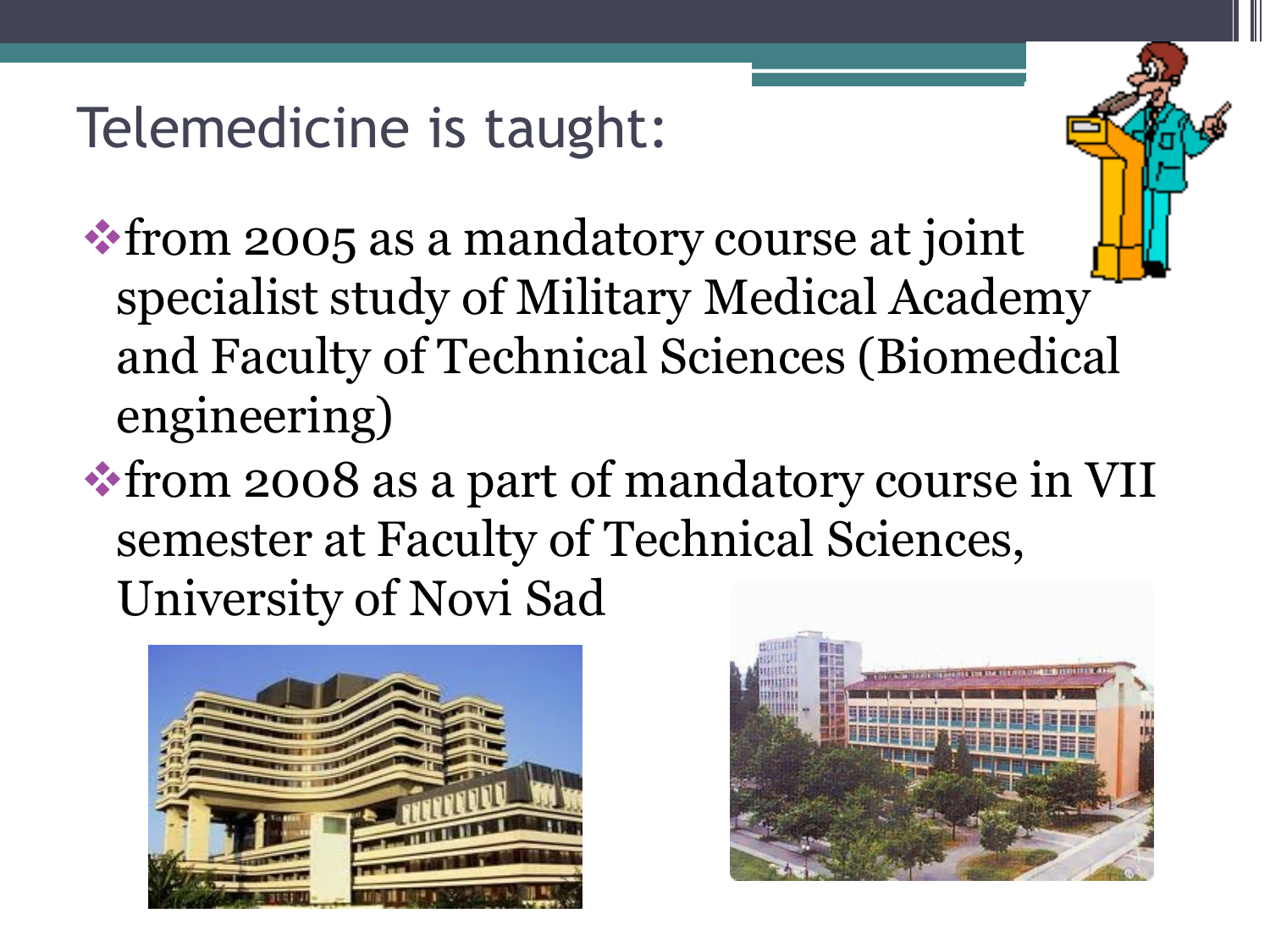## Telemedicine is taught:



- from 2011 as a part of elective course in IV semester at Faculty of Medicine, University of Defense at Military Medical Academy (Biomedical instrumentation)
- from 2011 as a part of elective course at doctorial study at Medical Faculty, University of Novi Sad as a part of 6 mandatory and elective courses at various levels of study programmes of Faculty of Technical Sciences and Faculty of Electrical Engineering ,University of Belgrade



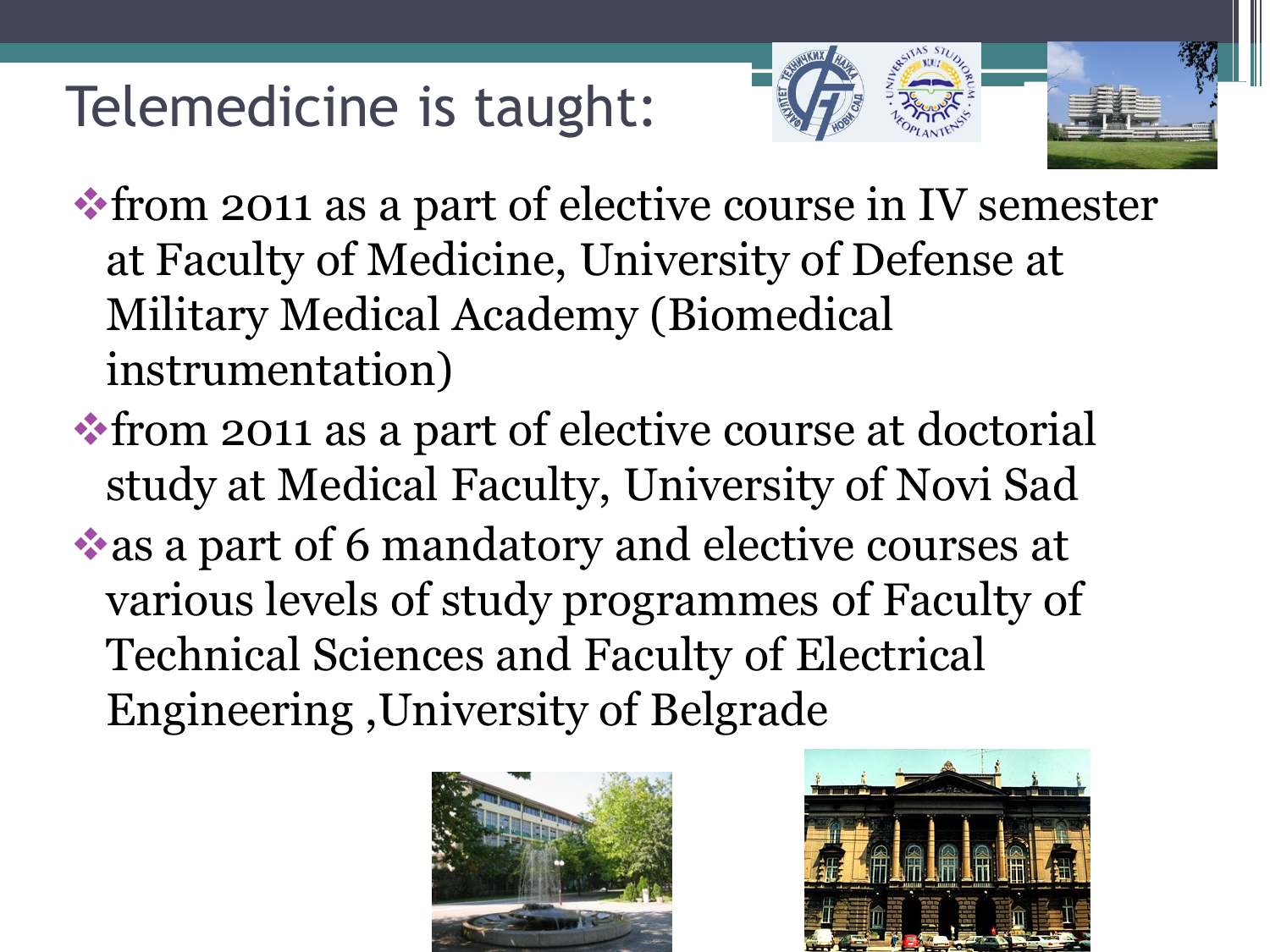#### Society of biomedical engineering and medical physics BIMEF (member of EFOMP and IFMBE)







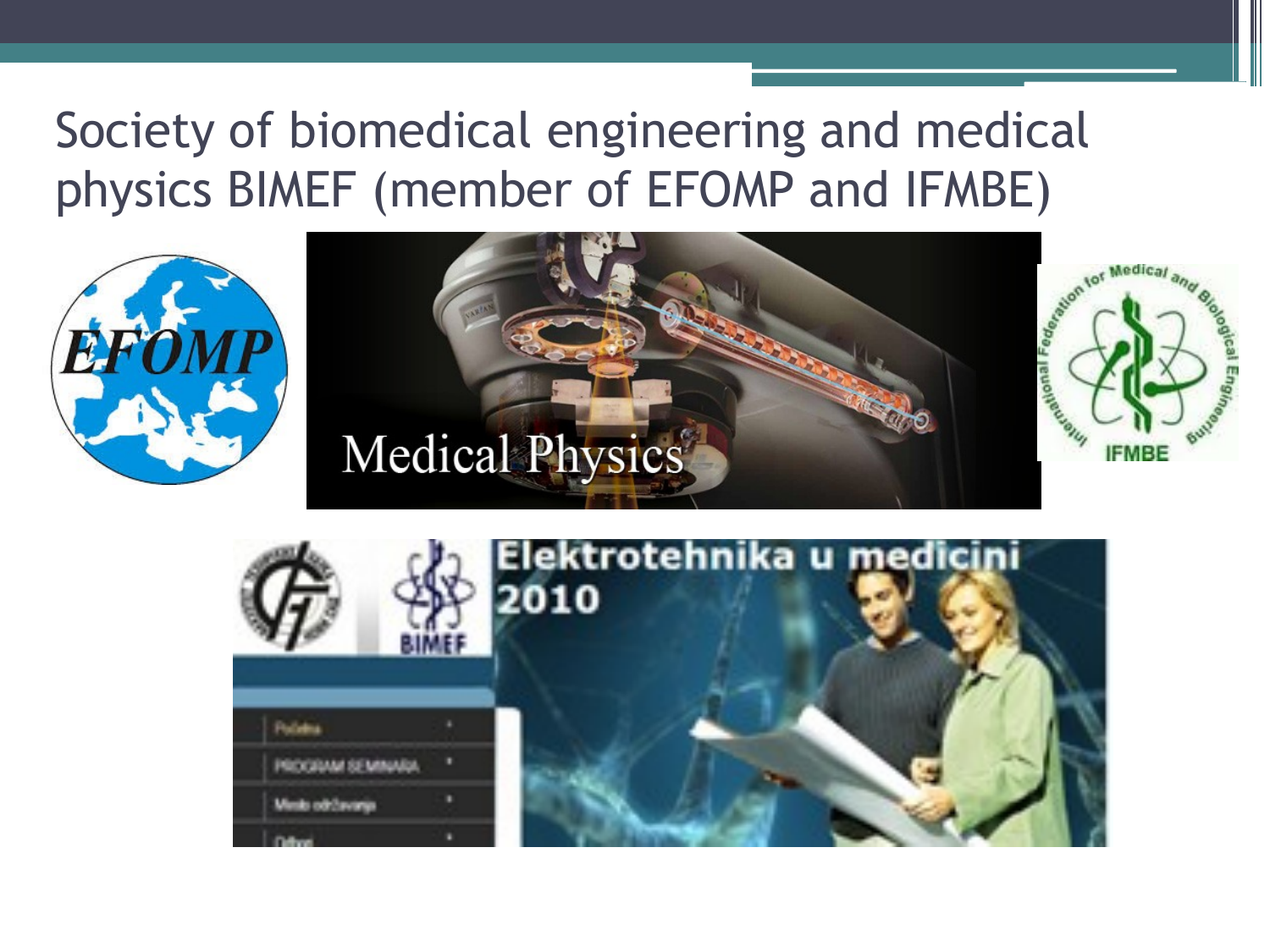## **Future activities**

■BIMEF together with Faculty of Technical Sciences, University of Novi Sad and MMA is in process of organization special seminar dedicated to telemedicine (October 2013) in the frame of continual medical education and life long learning and e-learning

 $\Box$  Training the trainers

**Promotion of equipment and technical support** New projects related to:

- modern diagnostic equipment
- new communication techniques and software
- new geographic area
- $\checkmark$  better image quality and new imaging techniques

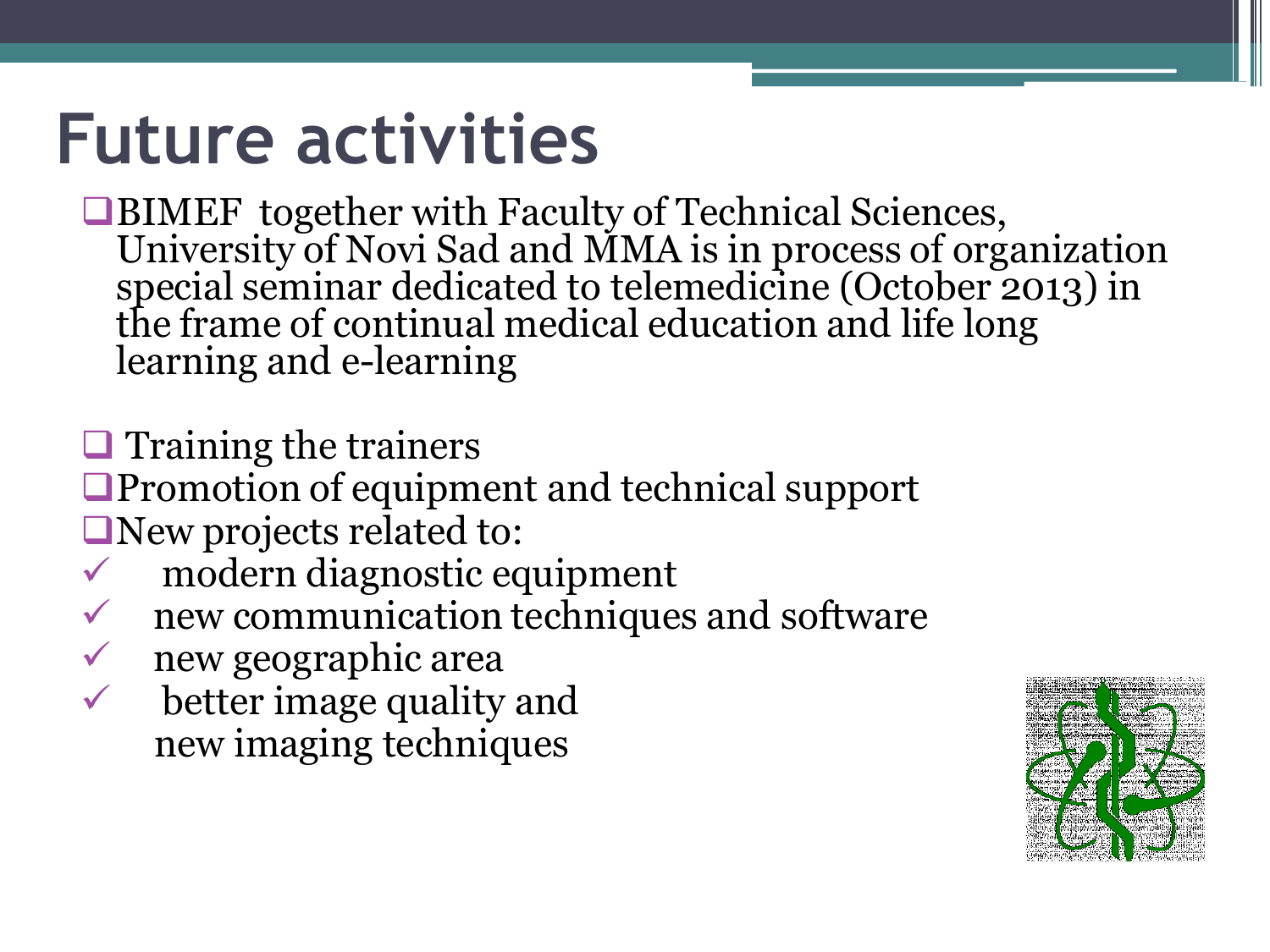### Integrate and Continuously Improvement – connection with QMS



9 **strategies in telemedicineContinuous improvement of KM**